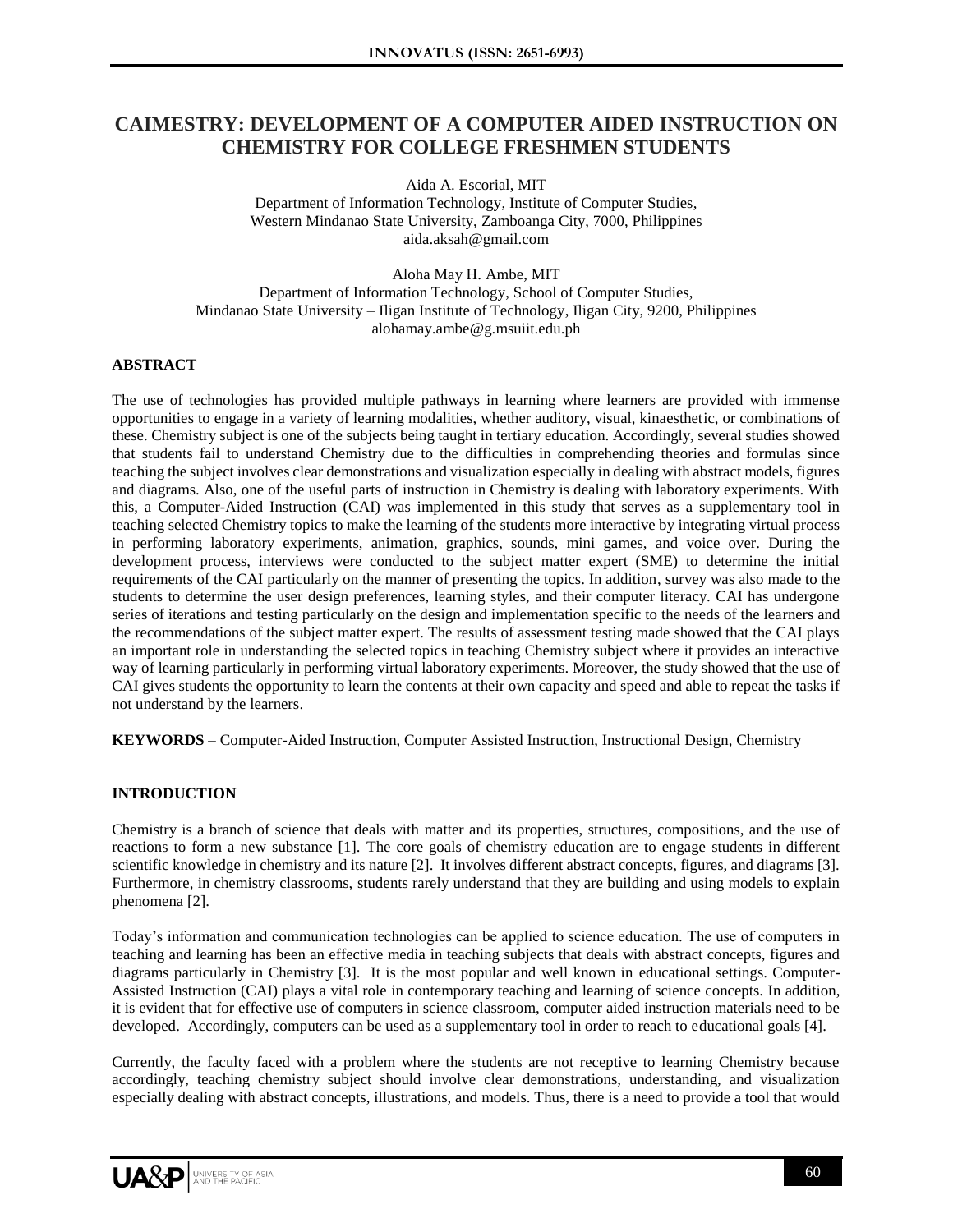encourage learning among the students through a system that allows them to learn Chemistry in an interactive manner - a way that makes use of the advancements in information technology. This study aims on the development of a Computer –Aided Instruction (CAI) on selected Chemistry topics for College Freshmen students.

## **METHODOLOGY**

The methodology used in the study was Spiral model with evolutionary prototyping where in the development process involves five (5) phases namely, Define, Design, Demonstrate, Develop, and Deliver as shown in the figure. below.



**Figure 1 – CAIMESTRY Conceptual Framework**

Figure 1 illustrates the conceptual framework paradigm of the CAIMESTRY. For every phase there were three iteration cycles involved. During the content analysis, the subject matter expert (SME) listed the topics to be included in the CAI, as well as the teaching methodologies to be included such as the manner of presenting the selected topics. Instructional materials such as the references and laboratory manuals were also given by the SME. These materials were incorporated in the development of CAI using the different multimedia tools. In learner analysis, the target learners gave their feedback and preferred design preferences, and their learning styles during the conducted surveys and interviews. Feedback and suggestions were also given by the learners during the testing of the initial prototype. During the development of CAI, it had undergone three iterations per phase with three different types of testing. In the First iteration, exploratory testing was done by the SME based on the presented paper-based storyboard. Changes and recommendations were made in the second iteration. During the second iteration, assessment testing was conducted on the initial running prototype by the SME as well as the target learners for user comments and suggestions. Modifications were incorporated on the implementation of the final prototype. Lastly, on the third iteration, the final prototype was delivered to the SME and potential learners for validation testing.

#### **LITERATURE REVIEW**

#### **Integration of Computer-Aided Instruction to Education System**

The use of computers in educational curriculum began in the 70's. Over the past three decades, educational researchers have investigated the effects on the use of computers in students' achievements and attitudes. Moreover, there are varieties of applications where computers are integrated in the academic curriculum such as Computer-Based Instruction (CBI), Computer-Based Education (CBE), and Computer-Assisted Instruction (CAI) which is also called as Computer-Aided Instruction. The CBE and CBI are generally implemented in a classroom setting where many facets of instructions are involved and can utilize a variety of computer technologies and applications. On the other hand, CAI is used when describing more specific applications that involve drill-and-practice, tutorials, simulations, or even games [5]. According to the study made by Barnea and Dori [6], the use of microcomputers to education in general, particularly in teaching science subjects, has increased the awareness of teachers and students that computers can be a productive tool in developing new methods and learning environments. Based on the empirical studies made by Cotton [7] the use of CAI produces higher achievement than the use of conventional instruction alone. In addition, the students learn instructional contents faster and they retain what they have learned than that of the conventional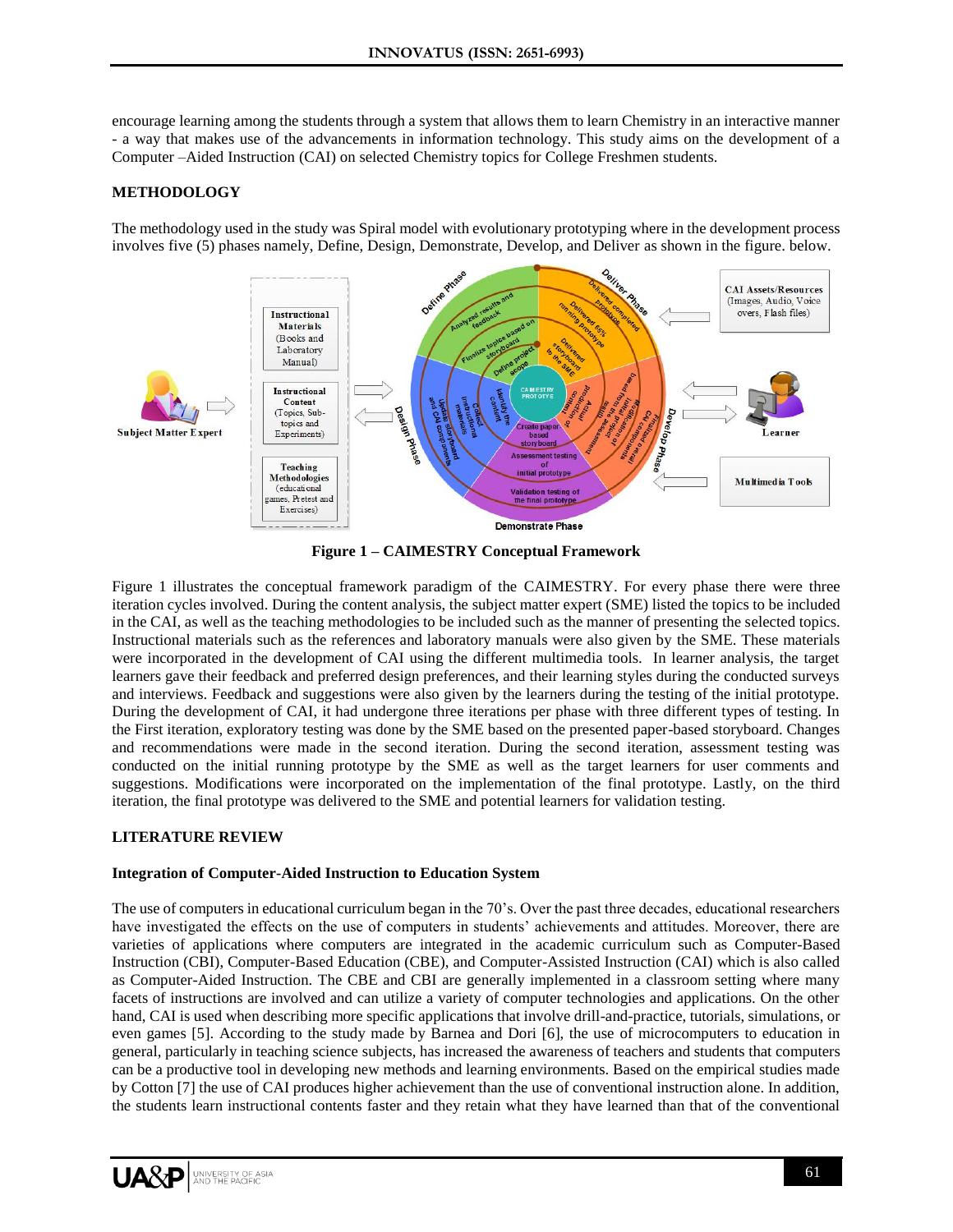instruction [8]. Moreover, numerous studies have been made and researchers have identified the importance of CAI in education. It has been found that CAI provides the learners to progress at their own paces, work individually, solve problems in a group, and allows computers to provide immediate feedback. Accordingly, CAI moves the learners' paces and usually does not move ahead until they have mastered the skill. Another importance of CAI includes assisting students' understanding of concepts, enhancing the students' motivation in exploring, investigating, creating and discovering principles [9].

# **Existing Computer Aided Instruction Systems on Chemistry Subject**

|                                          | Computer-Aided Instructional<br>Materials (CAIM) | <b>GCSE</b><br>Chemistry | <b>CCI</b><br>Project | Creative<br>Chemistry | Proposed<br>CAImestry |
|------------------------------------------|--------------------------------------------------|--------------------------|-----------------------|-----------------------|-----------------------|
| <b>MODEL</b>                             |                                                  |                          |                       |                       |                       |
| Mental                                   | $\checkmark$                                     | $\checkmark$             | $\checkmark$          | $\checkmark$          | $\checkmark$          |
| Expressed                                |                                                  |                          |                       |                       |                       |
| Consensus                                |                                                  |                          |                       |                       |                       |
| Scientific                               |                                                  |                          |                       |                       |                       |
| Teaching                                 | $\checkmark$                                     | $\checkmark$             | $\checkmark$          | $\checkmark$          | $\checkmark$          |
| Curricular                               | $\checkmark$                                     | $\checkmark$             | $\checkmark$          | $\checkmark$          | ✓                     |
| Hybrid                                   | $\checkmark$                                     |                          |                       |                       |                       |
| Pedagogy                                 |                                                  |                          |                       |                       |                       |
| <b>MODES OF</b><br><b>REPRESENTATION</b> |                                                  |                          |                       |                       |                       |
| Verbal                                   | $\checkmark$                                     | $\checkmark$             | $\checkmark$          | $\checkmark$          | $\checkmark$          |
| Symbolic                                 | ✓                                                | $\checkmark$             | $\checkmark$          | $\checkmark$          | ✓                     |
| Visual                                   | $\checkmark$                                     | $\checkmark$             | $\checkmark$          | $\checkmark$          | ✓                     |
| Gestural                                 |                                                  |                          |                       |                       |                       |
| Concrete                                 |                                                  |                          |                       |                       |                       |
| Microscopic                              |                                                  |                          |                       |                       |                       |
| Macroscopic                              |                                                  |                          |                       |                       | $\checkmark$          |

|  |  | Table 1– Comparison of existing Computer-Aided Instruction System |
|--|--|-------------------------------------------------------------------|
|  |  |                                                                   |
|  |  |                                                                   |

Based on the Table 1, all of the existing CAI systems used curricular, teaching and mental model in which personal representation of the phenomena of the student is formed. These models support the learning process of the student while using the system. However, the CAIM system used a Hybrid model to allow students interact with other groups during and after performing the experiments. In terms of the modes of representation, all of the existing systems used Verbal, Visual and Symbolic to represent the topics in CAI systems. Aside from verbal representation, usually in chemistry subjects, most of the topics are in a form of symbolic and visual illustrations since chemistry topics deal with abstract concepts, graphs, and diagrams.

In the development of Computer-Aided Instruction, Spiral model was used to combine both the design and prototyping in stages where design and development efforts were applied at each phase of CAI development. Moreover, Evolutionary Prototyping was integrated in the Spiral model where initial implementation was created, exposing this for user comments and feedback, and refining these through many stages until an adequate system had been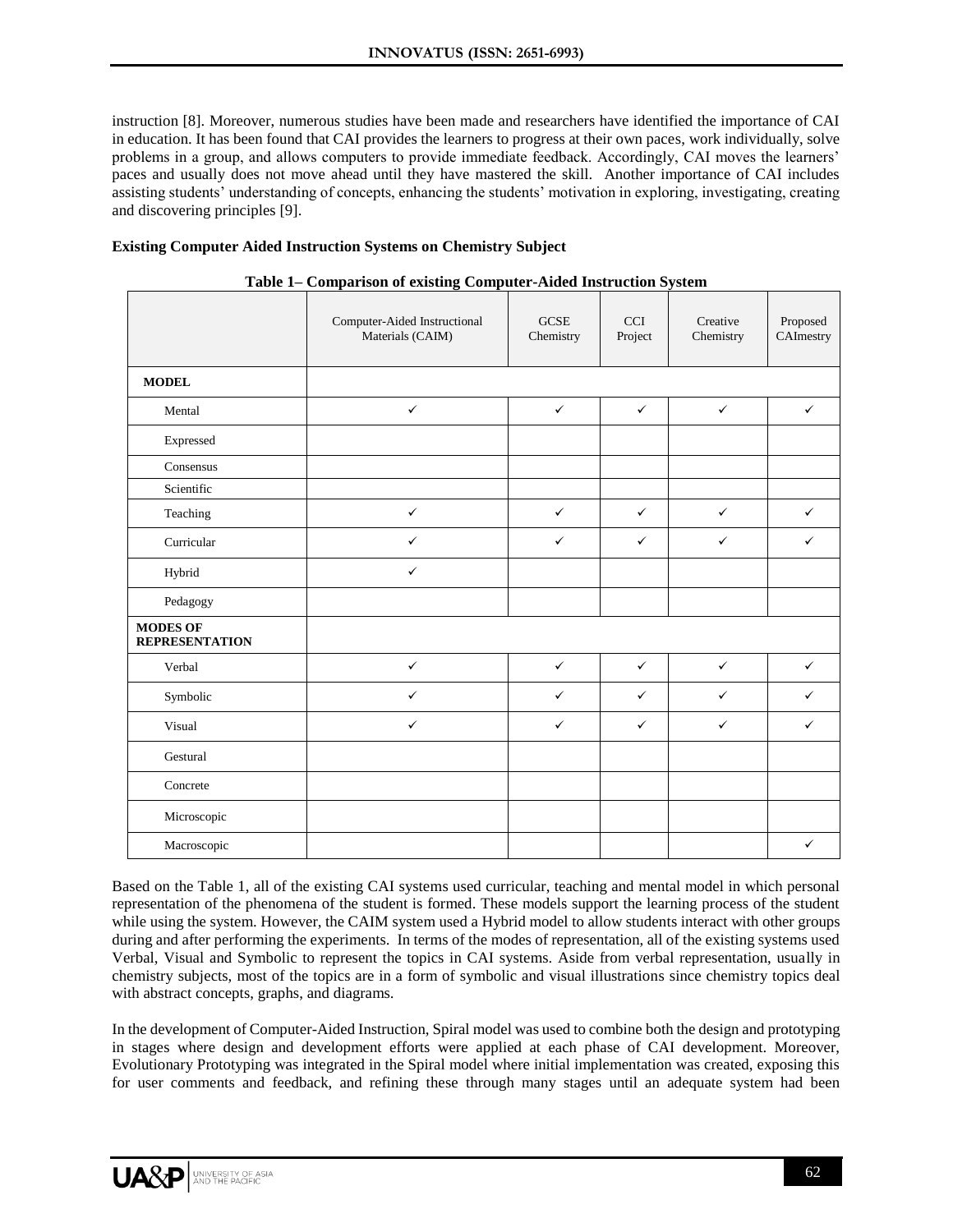implemented. With this, multiple cycles of iterations were involved where suggested changes were incorporated in the final production of CAI components.

## **RESULTS AND DISCUSSION**

The development of CAIMESTRY was implemented in three iterative cycles which resulted to the different features and interfaces of CAI as shown below.



**Figure 2 – Sample Screenshot of CAIMESTRY**

In this figure, it illustrates different environment of the developed CAI. This allows the learners to learn on the different laboratory apparatus being used during experimentation, table of elements, and simulation on selected laboratory experiments. The CAI is divided into three stages namely, Laboratory Apparatus, Periodic Table of Elements, and Laboratory Experiments. Also, the learners are provided Pre-test questions and mini games per lesson. In the Laboratory, learners are exposed to performing the selected experiments particularly on Evaporation and Filtration. Procedures and materials are provided to the learners.

#### **Evaluation Results of the Stakeholders**

The evaluation was conducted to three stakeholders; two chemistry teachers where one is the subject matter expert (SME), and the potential learners as the respondents. The respondents were given different set of questionnaires from the teachers. Furthermore, the results of the evaluation made by the target learners were analyzed to determine the improvements to be made for further development of the project. While the teachers' evaluation results were also analyzed to determine the instructional improvements of the design.

#### **A. Evaluation of the Teachers**

In the evaluation made, two of the chemistry teachers were asked to evaluate the use of CAI. Likert scale was used to measure the level of agreement or disagreement, positive or negative response towards a given statement. The questionnaire contains thirty (30) positive questions in terms of Instructional Content, Instructional Design, Management and Motivation, Ease of Use, and Technical Aspects to be rated in a ten-point scale, from 0 to 10.

First, in terms of Instructional Content, result shows that the objectives of the program are clearly defined, exercises are appropriate for lesson objectives, teacher can maximize learning with the courseware, the program is variability for repeated users, the level of difficulty is appropriate to the target learners, and the content of the lessons represent an important curricular topic. Second, in Instructional Design, the result shows that the content is sequenced appropriately, feedback is used appropriately, results are provided, students can control the rate, sequence, and level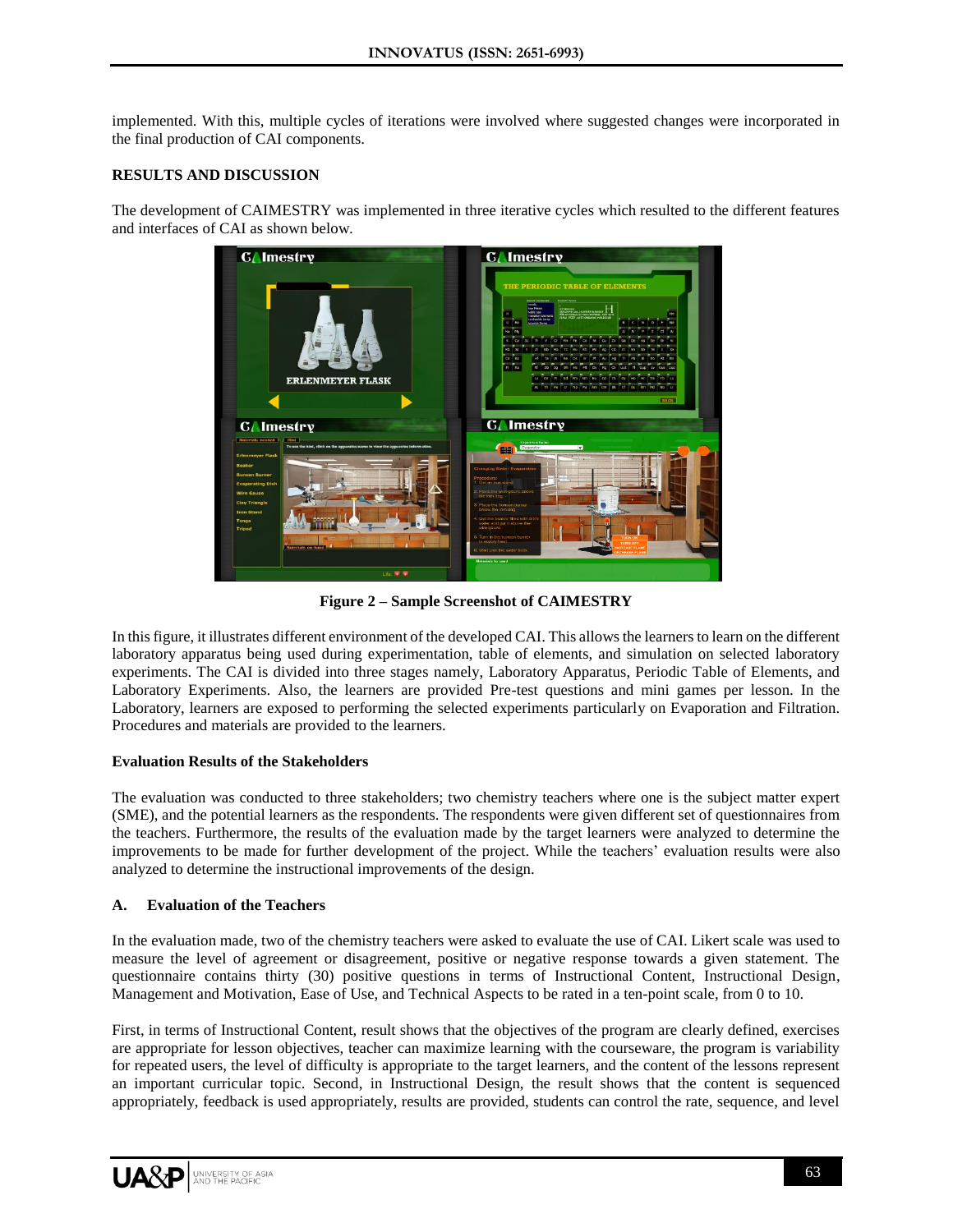of difficulty, and appropriately used of variety of displays, sound, color, and response modes. Third, in Management and Motivation, the subject matter expert in particular, rated 10, these are in terms of students move through the program contingent on progress, accurate and useful records of responses, provides entry level testing or pretest, used effectively in groups, holds student attentions, keeping the student on task, does not insult and demean students for every incorrect answers, program preserves student's privacy. Fourth, in terms of Ease of Use, the CAI got high points particularly in terms of the students can move forward, backwards, or to the menu, makes appropriate use of prompts, and students can re-enter program at previous point of exit. Lastly, in terms of Technical Aspects, The CAI got high points particularly on voice over, screen displays, graphics, and avoids unnecessary delays. Overall, it was found favorable to the teachers particularly on the manner of presenting the lessons, the simulation of laboratory experiments, the graphics, background music, and voice over.

#### **B. Evaluation of the Target Users**

During the evaluation of the target users towards the use of CAI, standard questionnaires were used. The questionnaire is divided into three categories namely Content, Design and Sounds, and Overall, with a total of sixteen (16) positive questions. Questions are to be rated in a five-point scale namely extremely satisfied (5), very satisfied (4), satisfied (3), neutral (2), and unsatisfied (1). For the evaluation of the target learners, Likert Scale was used to measure the respondent's attitudes towards a particular question whether agree or disagree, satisfied or unsatisfied. In analyzing Likert scale data, one of the measures that can be used is by getting the mean and the percentages of the given options. This method was helpful for the researchers to measure the satisfactory rating per category of the target learners. On the other hand, to measure the level of satisfaction of the target learners towards the use of CAI, graphical representations were used.



**Figure 3 – Results of Learner's Level of Satisfaction in Content, Design and Sounds, and Overall Rating**

Based on the figure on the level of satisfaction of the evaluation, the respondents have understood the lessons presented in the CAI, and to assess their satisfaction level in using the CAI, the result was favorable. Most of their comments were positive particularly on the design, sounds, and voice over, and CAI as a learning tool. Moreover, they found it very entertaining and enjoyable particularly on the animations and challenges given per stage including the simulation of selected laboratory experiments.

# **CONCLUSIONS**

The development of the CAI in selected Chemistry topics provides a better way of presenting the lessons to the learners. Reviewing of related literatures were essential in the development of CAI to further improve the gap of other existing CAI systems related to the same subject matter. However, in this study, there are limited of experiments were provided to the target learners. In addition, different multimedia tools enabled the users to create different CAI interfaces. These tools allow the researcher to integrate sounds and voice over in the CAI system. With the used of different multimedia files, students concluded that the CAI provides interactivity between the system and its user. In terms of presenting the sequence of the topics, integration of educational games and pre-test questions motivated the learners to complete the challenge in every stage in the CAI. Most of the respondents found the CAI as entertaining, understandable, and useful. The results also showed that the CAI can be a supplementary tool in teaching and learning chemistry topics in a more interactive manner as reflected on the testing conducted. In the research methodology,